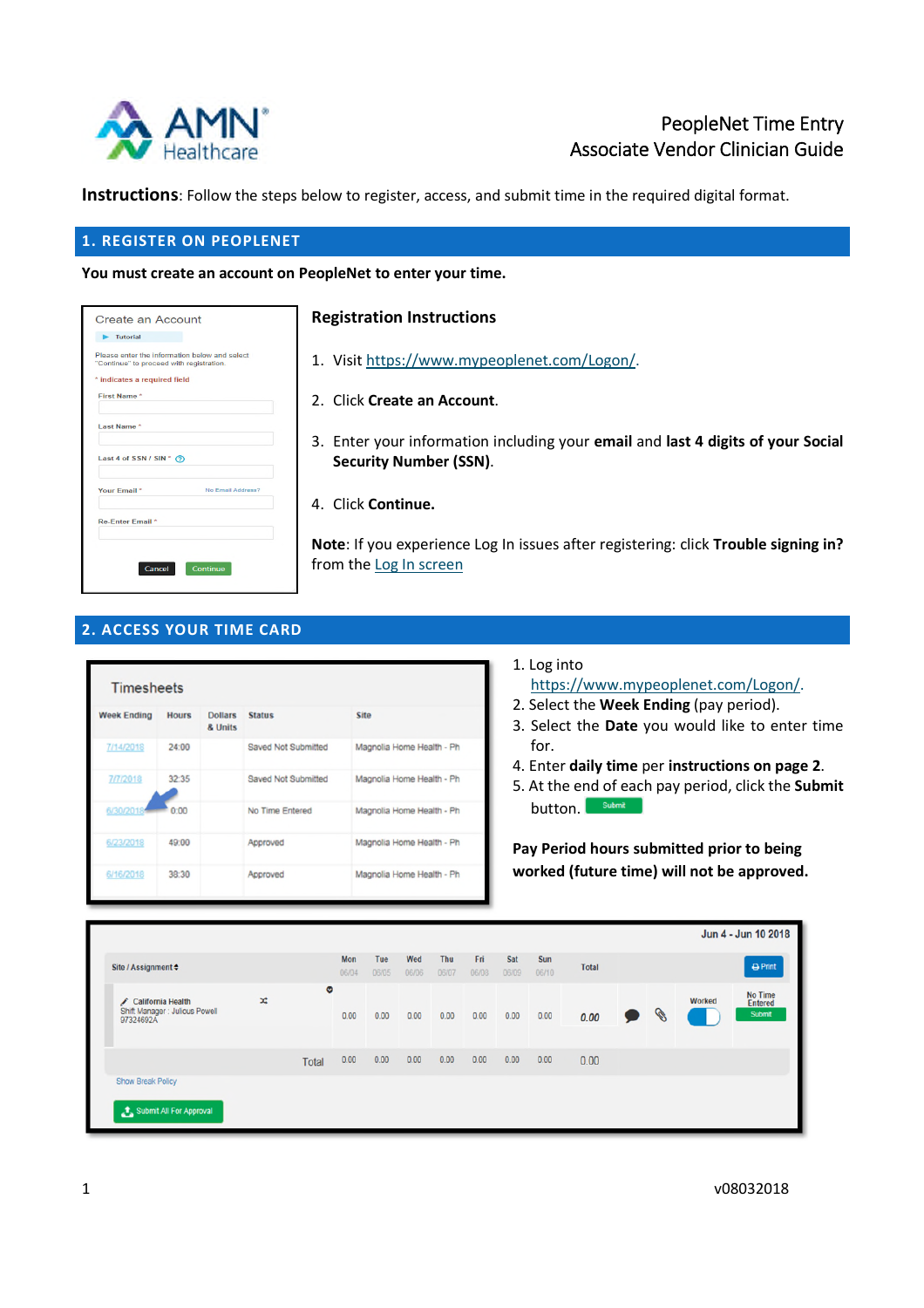



# **3. ENTER/UPDATE TIME**

Once you select a **specific date** to enter/update time for, you will need to complete the **Work Hours** column (left) and **Work Information** column (right). See the completion instructions for both columns below. Once all hours have been entered for the full day, click **OK.**



### **Work Hours Column** *(left side)* **Shift time worked** and **meal breaks**

1. Select the **Time Reporting Code** from the dropdown.

- 2. Enter your **In and Out** times and **ensure AM and PM** is correctly assigned.
- 3. Enter your **Meal In and Out** times and **ensure AM and PM** is correctly assigned.
	- $\bullet$  If no meal was taken, click the Red x button  $\bullet$ .
- 4. **Calculated worked hours** will appear in the **upper right corner** of the **Work Hours** box after you enter your shift time(s). Ensure the total time is correct.
- 5. **Complete steps 1-4** for each portion of shift worked per day, where applicable.

**Note:** Enter total hours for **On Call, Facility or Clinician Cancel**, and **Sick Time** Reporting codes. In and Out times are not required for these type of hours.

# **Work Information Column** *(right side)*

**Cost Center** that reported time applies to, **mileage**, and **missed rest breaks**, where applicable

- 1. Enter the **4-digit Cost Center Code** into the **Unit Name** box.
- 2. Match the **Time Reporting Code** used on the **Work Hours** column (right side).
- 3. Enter the **total hours worked** for the **selected Unit Name** entered in decimal format. Use the attached 100 minute clock sheet to enter time. **!** Total of **separate unit times** reported must match the total hours reported in the **Work Information** column.
- 4. If applicable, enter the **daily total of miles driven** in the **Mileage** box.
- 5. If applicable, enter the **daily total of missed rest breaks** in the **Missed Rest Breaks** box.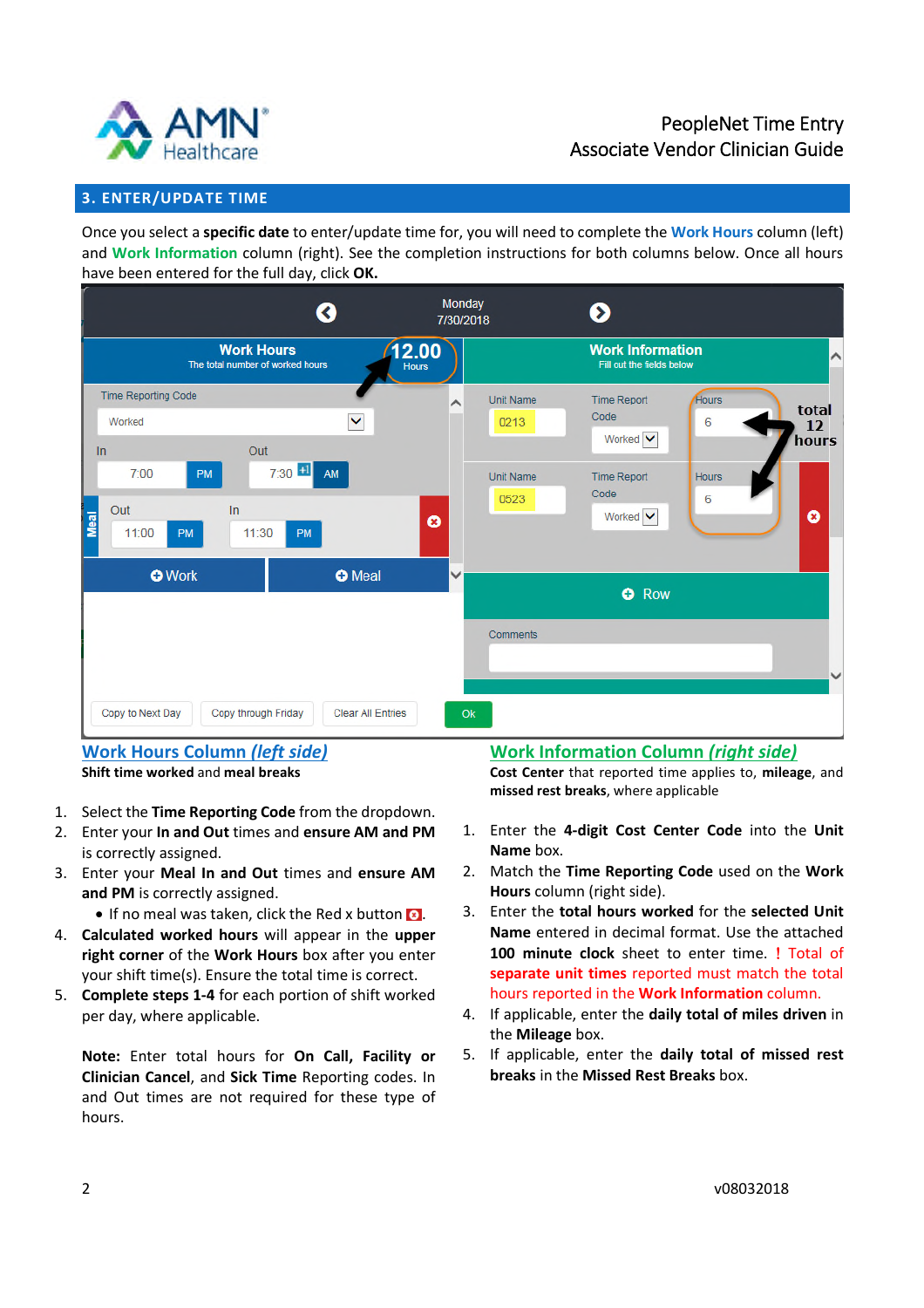

# **4. SUBMIT TIME**

 **For a timely and accurate paycheck:** Full pay period hours should be submitted by 5:00pm Pacific Time each Sunday after a pay period ends.

## **MEAL PERIODS**

**California (CA) state law requires that a 30 minute meal period be taken for every 5 consecutive hours worked.**

After clicking **Submit**, you will receive a **meal exceptions** pop up notification if:

- No meal period was entered at all for a day
- The meal period is listed with punch times that exceed 5 hours of consecutive work
- A second meal period was not entered for a 12 hour shift

You must select one of the two options for all missed meal periods before your time can be submitted.

If you feel that there is an error on your timecard, you can select **Modify Timesheet** to correct the error without selecting one of the two options.

If you have signed the **meal waiver form** for 12 hour shifts, you will receive the notification for the second meal period of your 12 hour shift. You can select **I was provided with an opportunity to take a meal period but I chose not to take one** and then click **Submit** for each shift.



## **TIME CARD DEADLINE**

**Full pay period hours should be submitted by 5:00pm Pacific Time each Sunday after a pay period ends.**

#### **REPORTING TO THE STAFFING OFFICE**

Continue to follow directions provided by Kaiser as you may be required to report to the staffing office for your daily assignment.

## **OVERTIME/MISSED MEAL PERIOD ADJUSTMENTS**

Follow the processes outlined for you by your Staffing Office. AMN does not require a copy of these forms.